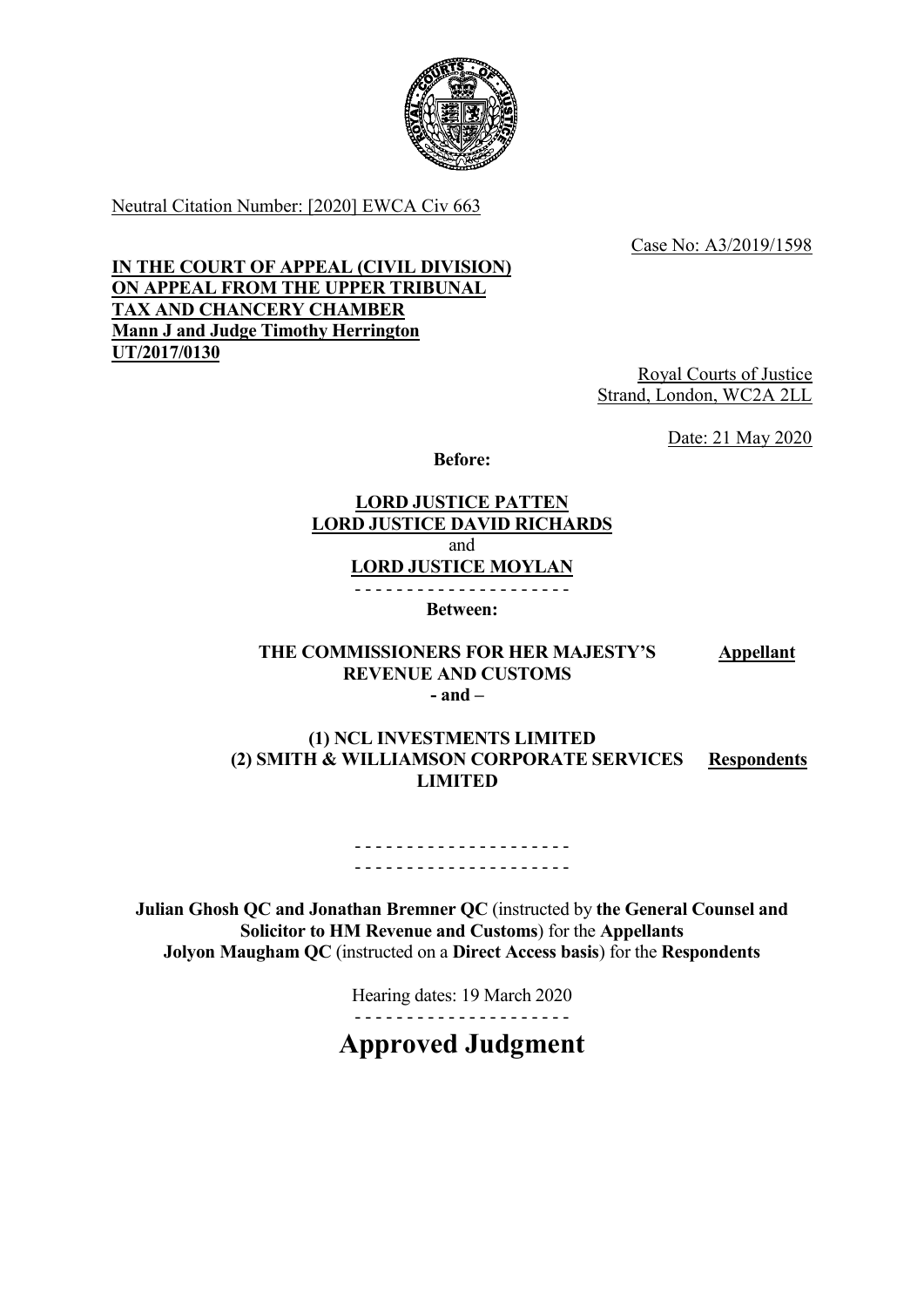## Lord Justice David Richards:

#### Introduction

- 1. The issue on this appeal is whether debits to the profit and loss accounts of the taxpayer companies, required by generally accepted accounting practice and resulting from the grant to their employees by the trustees of an employee benefit scheme of options to acquire shares in the holding company of the group, are allowable as deductions in the computation of their profits for the purposes of corporation tax. The First-tier Tribunal (Judge Jonathan Richards) (the FTT) allowed the respondents' appeals against closure notices which disallowed the deductions. The Upper Tribunal (Mann J and Judge Timothy Herrington) dismissed the appeal of the Revenue and Customs Commissioners (HMRC), who appeal to this court with permission granted by Lewison LJ.
- 2. The respondents (the taxpayers) are wholly-owned subsidiaries of Smith & Williamson Holdings Limited (the holding company). The taxpayers employ staff who are made available to other group companies in return for a fee, based on the costs incurred in employing the staff with an appropriate mark-up. It is accepted that this constitutes a trade carried on by each of the taxpayers.
- 3. In 2003, the holding company established an employee benefit trust (EBT) which, in the years ended 30 April 2010, 2011 and 2012, granted options to staff employed by the taxpayers. The options entitled the grantees to acquire shares in the holding company from the EBT. There were a significant number of options which were never exercised, and therefore lapsed, either because the vesting conditions were not satisfied or because the options were out of the money at the exercise dates. Whether or not the options were in due course exercised had no impact on the deductions claimed by the taxpayers.
- 4. The options represented purely contractual rights as against the trustee of the EBT and did not purport to give their holders any proprietary rights over shares. While the trustee normally held some shares in the holding company to satisfy options, it did not always have sufficient shares to do so and it would acquire shares as and when necessary to ensure that it could satisfy options that were exercised. The holding company made payments to the EBT from time to time to enable the trustee to purchase or subscribe for shares in the holding company.
- 5. When options were granted to employees of one of the taxpayers, it would recognise an indebtedness to the holding company equal to the fair value of the options, which was settled monthly (the Recharge). The taxpayers passed the cost of the Recharge to the group companies using the services of their employees as part of the charge made to those companies. The options were regarded as part of the remuneration of those employees. There was no suggestion of any tax avoidance or tax mitigation scheme.
- 6. The issues principally concern the construction and application of sections 46, 48 and 54 of the Corporation Tax Act 2009 (the 2009 Act). These issues have been designated as the "incurred" issue, the "purpose" issue and the "capital" issue. A further issue arises under section 1290 of the 2009 Act.

#### Accounting treatment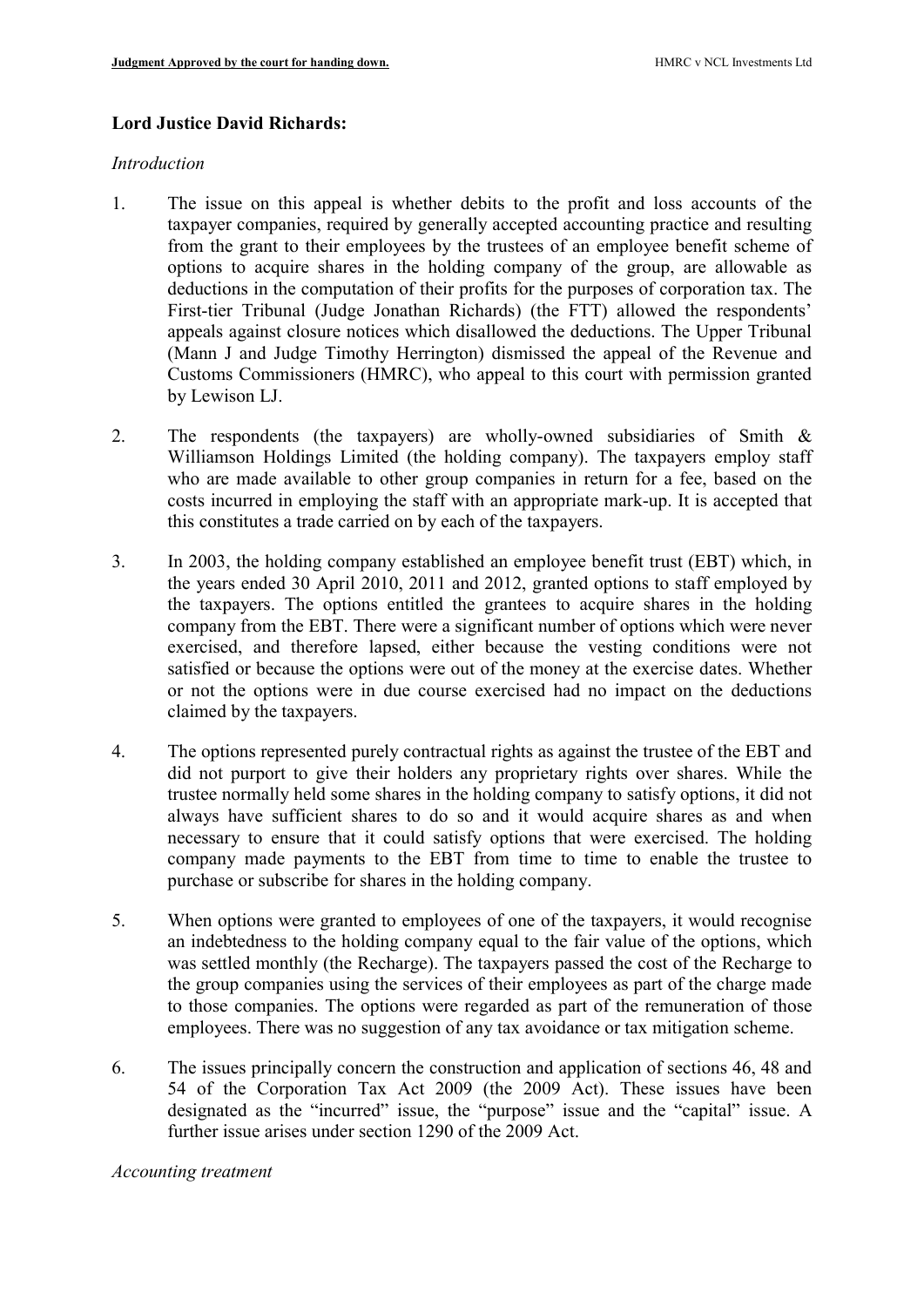- 7. The accounting treatment by the taxpayers of the grant of the options is central to the issues, other than the issue under section 1290. The FTT heard expert evidence called by the taxpayers and by HMRC and made findings that have not been challenged.
- 8. The holding company and its subsidiaries prepared their statutory accounts in accordance with international accounting standards, as permitted by section 395(1) of the Companies Act 2006. Such standards comprise International Financial Reporting Standards (IFRS) promulgated by the International Accounting Standards Board and form part of generally accepted accounting practice (GAAP). It was common ground that the accounts complied with all applicable standards.
- 9. It was also common ground that the applicable standard in relation to the grant of the options was IFRS 2, entitled Share-based Payment.
- 10. Before summarising the effect of IFRS 2 in this case, as found by the FTT, it should first be noted (and this is common ground) that the fact of the Recharge is irrelevant to the accounting treatment, particularly as regards the debit in the computation of the taxpayers' profits. Indeed, the expert evidence was that it would be contrary to IFRS 2 to recognise a debit for the Recharge. As will be seen, IFRS 2 required the taxpayers to recognise a debit unconnected with the Recharge and irrespective of any recharge or other outflow of funds from the taxpayers. There is something counter-intuitive about requiring a debit to profit and loss account even though there is no outflow of funds but prohibiting a debit that does recognise an outflow of funds. This is not the first occasion on which GAAP has produced what may to the non-expert appear surprising results (see, for example, *The Union Castle Mail Steamship Co Ltd v* HMRC [2020] EWCA Civ 547 (Union Castle)) but accounting standards are the product of careful expert evaluation and wide consultation and it is not for this court to question whether a standard is appropriate.
- 11. Ironically, it is HMRC that seek to take advantage of this paradox, by submitting that the debit required by IFRS 2 does not constitute a deductible expense, and at the same time relying on IFRS 2 for the irrelevance of the Recharge.
- 12. Paragraph 7 of IFRS 2 provides:

"An entity shall recognise the goods or services received in a share-based payment transaction when it obtains the goods or as the services are received. The entity shall recognise a corresponding increase in equity if the goods or services were received in an equity-settled share-based payment transaction, or a liability if the goods or services were acquired in a cashsettled share-based payment transaction.

When the goods or services received or acquired in a sharebased payment transaction do not qualify for recognition as assets, they shall be recognised as expenses."

13. The options granted by the EBT to employees of the taxpayers were treated as "equity-settled". The taxpayers were treated as receiving the services of their employees under a share-based payment transaction and were required to account for the services received. As the services of the employees were regarded as consumed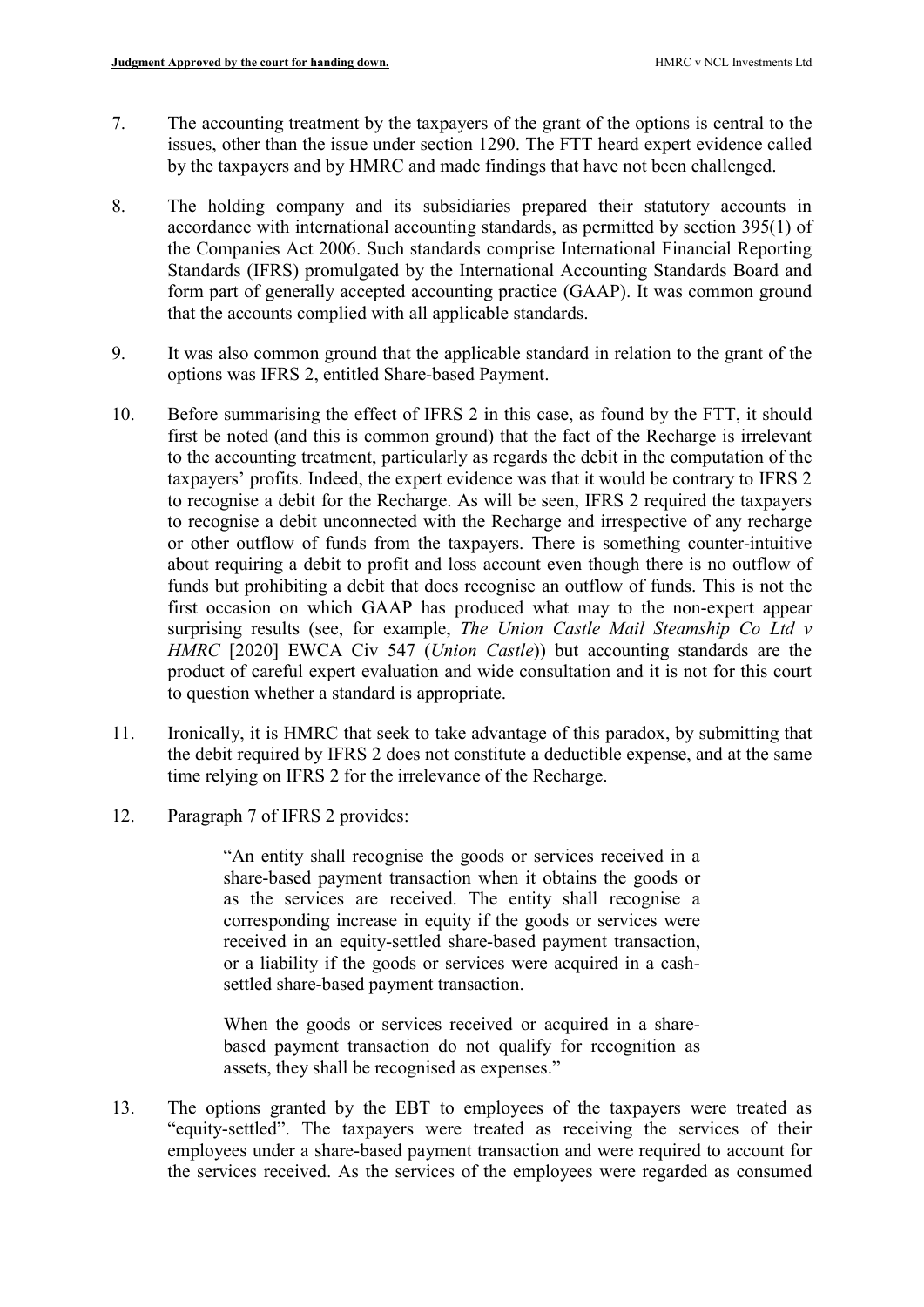immediately on receipt, IFRS 2 required the taxpayers to recognise an expense reflecting the consumption of the services. Given the practical difficulty in measuring directly the fair value of the employee services received, IFRS 2 required the fair value of the equity instruments granted for those services to be used as a surrogate for the fair value of the services. As the FTT noted in its Decision at [26], "any grant of share options by the EBT Trustee to employees triggered an obligation on the [taxpayers] to recognise an expense in their income statements equal to the fair value of the options that the EBT Trustee had granted…whether or not the [taxpayers] had to pay any amount to any other person (such as [the holding company] or the EBT Trustee) in relation to the grant of these options". There was a process for allocating the debits to different accounting periods which, it was common ground, the taxpayers had correctly followed.

- 14. The debits required by IFRS 2 had to be matched by corresponding entries in the taxpayers' balance sheets. IFRS 2, addressing the situation where a parent company issues share options to employees of a subsidiary, required the subsidiary to recognise a capital contribution received from the parent as a credit on its balance sheet. As the FTT remarked at [33], this treatment "might be thought to sit oddly" with a recharge arrangement; if the subsidiary "was compensating the parent for the grant of the options with a cash payment, it might be thought that the parent should not be regarded as making a capital contribution at all". However, the effect of IFRS 2 was clear.
- 15. While the taxpayers were therefore required to adopt a method of accounting that gave effect to the requirement for showing a capital contribution, they also had to account for the Recharge. IFRS 2 made no provision for this, so the treatment had to be determined in accordance with general principles. There were a number of possible treatments, but no professional consensus on which was to be preferred. The taxpayers adopted a policy of treating the Recharge as reducing the capital contribution. The result was that in their year-end accounts, the income statement recorded the debit required by IFRS 2 but no capital contribution appeared in the balance sheet because, as at the balance sheet date, it was treated as having been repaid by the Recharge. The FTT found that this was a proper accounting treatment.

## The "incurred" issue

- 16. This issue, and the "purpose" issue, turn on sections 46(1), 48 and 54 of the 2009 Act.
- 17. Section 46(1), as in force at the relevant times, provides:

"The profits of a trade must be calculated in accordance with generally accepted accounting practice, subject to any adjustment required or authorised by law in calculating profits for corporation tax purposes"

18. Section 48 provides:

"(1) In the Corporation Taxes Acts, in the context of the calculation of the profits of a trade, references to receipts and expenses are to any items brought into account as credits or debits in calculating the profits.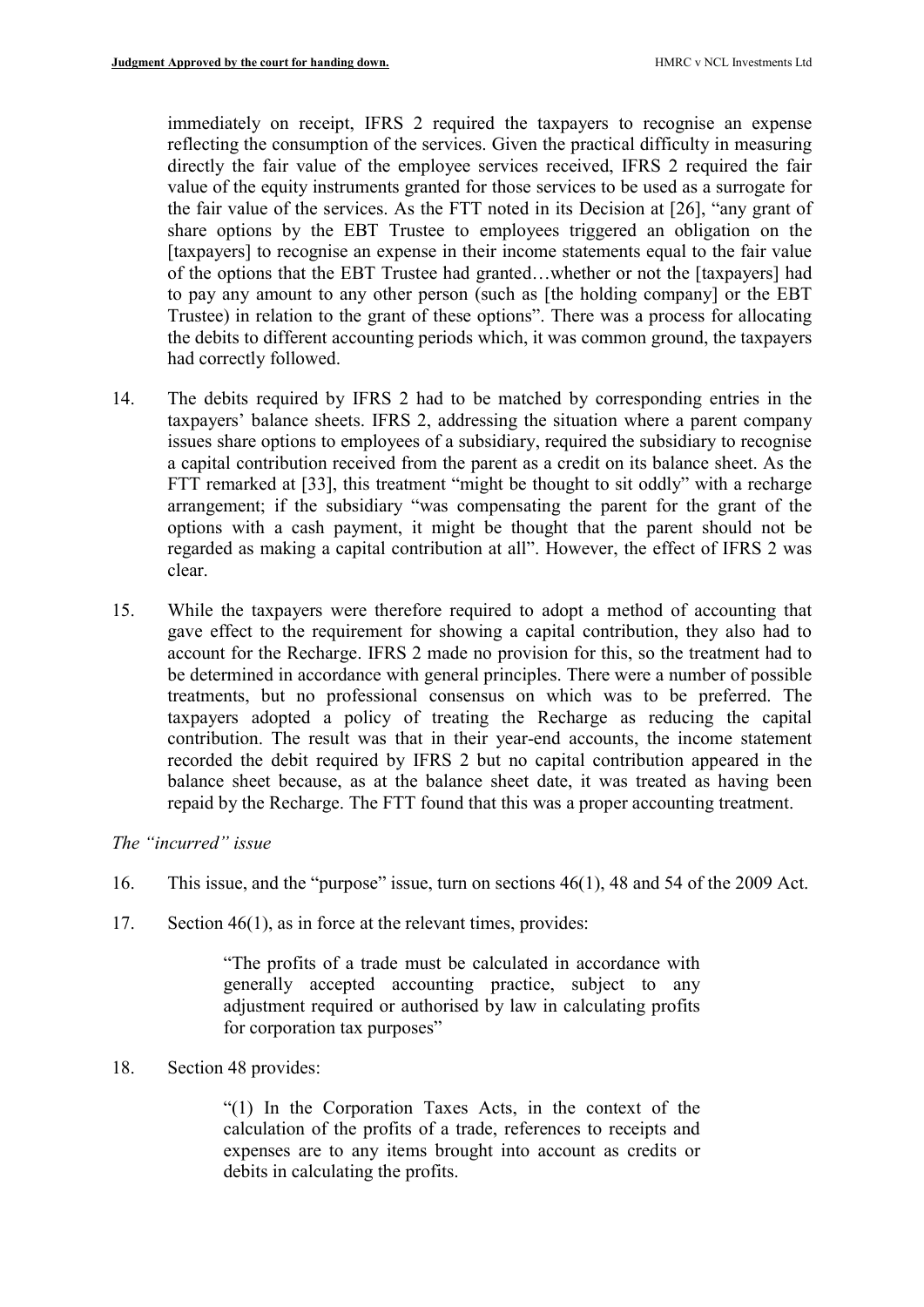(2) It follows that references in that context to receipts or expenses do not imply that an amount has actually been received or paid.

(3) This section is subject to any express provision to the contrary."

#### 19. Section 54 provides:

"(1) In calculating the profits of a trade, no deduction is allowed for

(a) expenses not incurred wholly and exclusively for the purposes of the trade, or

(b) losses not connected with or arising out of the trade.

(2) If an expense is incurred for more than one purpose, this section does not prohibit a deduction for any identifiable part or identifiable proportion of the expense which is incurred wholly and exclusively for the purposes of the trade."

- 20. The UT approached this issue in two parts: see their Decision at [50]. First, they considered whether the debits constituted "expenses" for the purposes of section 48. If they did not, it would dispose of the appeal in favour of HMRC. Second, if (as the UT concluded) they were "expenses", the UT considered whether they were "incurred" within the meaning of section  $54(1)(a)$ .
- 21. The UT considered the first of these issues at [60]-[73]. In agreement with the FTT, they held that, in the absence of any express statutory provision to the contrary, the fact that the debits were validly recognised in the taxpayers' income statements in accordance with GAAP was sufficient for sections 46 and 48 to apply and caused the debits to be treated as expenses. It was of no consequence that the expense recognised by the application of IFRS 2 did not reflect any money actually spent by the taxpayers. The UT rejected the submissions made on behalf of HMRC, based to a significant extent on the decision of the House of Lords in Lowry v Consolidated African Selection Trust (1940) 23 TC 259 (Lowry), that these accounting debits did not truly reflect any expenses of the taxpayers.
- 22. On the second issue, HMRC to an extent repeated their submissions on sections 46 and 48, arguing that in order for an expense to be "incurred", it must reflect money actually spent or to be spent by the taxpayer. The UT rejected HMRC's submissions and held that the word "incurred" could not bear the weight that HMRC sought to place on it. It did not impose an additional requirement on what was an "expense" for the purposes of sections 46 and 48. By requiring expenses to be incurred wholly and exclusively for the purposes of the taxpayer's trade, section 54(1)(a) ensured that expenses which had a dual purpose were not deductible. They agreed with the FTT that the word "incurred" operated simply as a participle that took its colour from the word "expenses".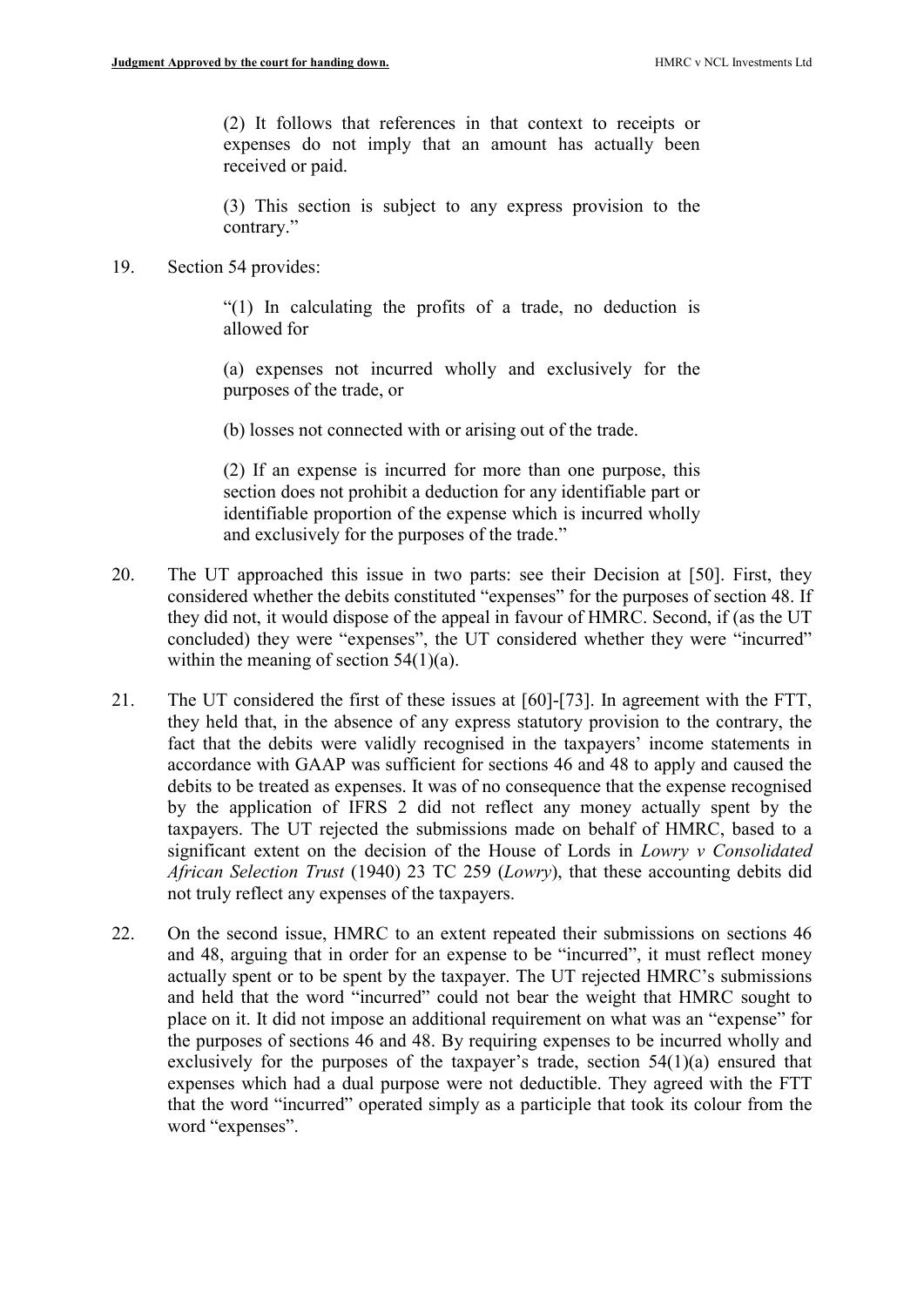- 23. HMRC submit that the UT erred as a matter of law in its construction of sections 46 and 48, when read with section 54. By focusing on the provision in section 48 that "references to receipts and expenses are to any items brought into account as credits or debits in calculating the profits" and the requirement of section 46 that the "profits of a trade must be calculated in accordance with generally accepted accounting practice", the UT ignored the requirement of section 54 that, in calculating the profits of a trade, no deduction was allowed for "expenses not incurred wholly and exclusively for the purpose of the trade" (emphasis added).
- 24. The use of the word "incurred" in section 54 showed that, in order to qualify as a deductible expense, a debit must reflect an actual or prospective outgoing. The effect of section 46 was that it was a necessary, but not a sufficient, condition that a debit should be made in accordance with GAAP. Trading profits are thus measured initially by accounting receipts and expenses. An expense is not deductible if it is not reflected in an accounting debit. But, when read with section 54, it was also necessary that the debit should reflect an incurred expense, i.e. an actual or (as in the case of a provision) a prospective outgoing. Section 54 operated as an "adjustment required…by law in calculating profits for corporation tax purposes" (section 46(1)).
- 25. The determination of a deductible expense therefore involved a two-stage process. The expenses in issue in the present case involved accounting debits required by GAAP which did not reflect any actual or prospective outgoings by the taxpayers. While therefore they satisfied the requirement of section 46, they did not satisfy section 54 and were not therefore deductible in calculating the profits of their respective trades.
- 26. Although there were times in the course of the oral submissions of Mr Ghosh QC on behalf of HMRC when he seemed to suggest that, even without section 54, an accounting debit had to reflect an actual or prospective outgoing (a construction considered and rejected by the UT, as noted above), his submissions hinged on section 54.
- 27. Mr Ghosh submitted that the UT had fallen into error in its construction of section 54, by in effect pre-judging the issue when it concluded that by reason of sections 46 and 48 an expense need only be a debit required or permitted by GAAP. On that assumption, it followed, as the UT held, that the word "incurred" was used simply as a drafting device and did not introduce any substantive requirement and that section 54(1)(a) was directed only at ensuring that, to be deductible, expenses had to be "wholly and exclusively for the purposes of the trade". In this respect, the UT erred in not accepting that section 54 played a more general role by introducing the second general requirement that an expense should reflect an actual or prospective outgoing.
- 28. Mr Ghosh drew support from the Decision of the Upper Tribunal in *Ingenious Games* LLP v HMRC [2019] UKUT 226 (TCC), [2019] STC 1851. The UT there expressed the view, obiter, that the expenditure which the taxpayers sought to deduct was not "incurred" for the purposes of section  $54(1)(a)$  and for the purposes of the equivalent income tax provision, because the taxpayers did not bear its economic burden.
- 29. The true effect of section  $54(1)(a)$  is a question of construction of that provision, read with sections 46 and 48, in their context. For the reasons which follow, "expenses not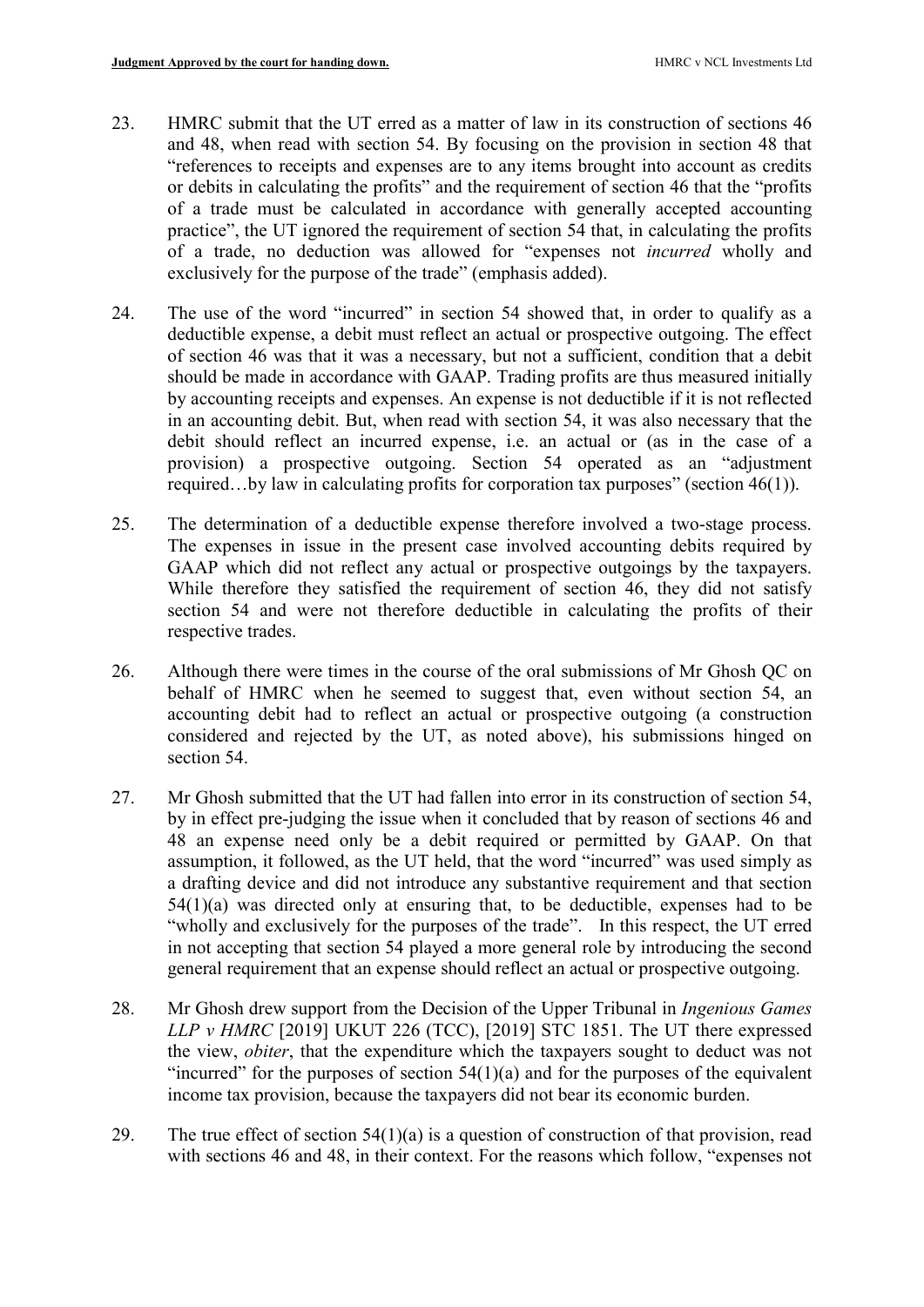incurred" in section  $54(1)(a)$  cannot in my judgment bear the meaning for which HMRC contend.

- 30. Section 2 of the 2009 Act provides that corporation tax is charged on profits of companies and that "profits" meant income and chargeable gains, except in so far as the context otherwise required. Section 2 forms part of Part 2 of the 2009 Act, headed "Charge to corporation tax: basic provisions".
- 31. Part 3 of the 2009 Act, which contains sections 46, 48 and 54, is headed "Income taxed as trade profits". Section 35 provides that the charge to corporation tax on income applies to the profits of a trade. Sections 46 and 48 are contained in Chapter 3, headed "Trade profits: basic rules". As already noted, section 46(1) provides that "[t]he profits of a trade must be calculated in accordance with" GAAP, subject to any adjustment required or authorised by law in calculating profits for corporation tax purposes. It is not disputed that the taxpayers' profits, determined after deduction of the debits required by IFRS 2 in respect of the options, were calculated in accordance with GAAP. It is common ground that, in order to succeed, HMRC must therefore show that the elimination of such debits is an adjustment required or authorised by law in calculating their profits for corporation tax purposes.
- 32. Section 48 is a definitional provision. Section 48(1) provides that in "the Corporation Tax Acts" (which includes the 2009 Act) "in the context of the calculation of the profits of a trade, references to receipts and expenses are to any items brought into account as credits or debits in calculating profits". Read with section 46, this clearly encompasses all credits and debits that are brought into account in accordance with GAAP. That includes the debits in the present case, brought into account in accordance with IFRS 2. Section 48(2) is a provision for the avoidance of doubt, which makes clear the wide scope of sub-section (1). It provides that "[i]t follows that references in that context to receipts or expenses do not imply that an amount has actually been received or paid".
- 33. It might be supposed that the words "an amount has actually been received or paid" referred to the transfer of funds (or other property) in respect of receipts or expenses, but it is accepted that they have a wider meaning. In Jenners Princes Street Edinburgh Ltd v IRC [1998] STC (SCD) 196, the Special Commissioners held that a provision made by the taxpayer company in its accounts for year 1, in respect of uncontracted prospective expenditure in year 2, was allowable as a deduction for the purpose of calculating its profits for year 1. The provision was properly shown in its profit and loss account in accordance with normal principles of commercial accountancy, even though no payment had been made nor had any liability been incurred. The Revenue's argument, that the provision was not deductible because it was not a sum "actually expended" for the repair of premises within section 74(1)(d) of the Income and Corporation Taxes Act 1988, was rejected. While the Revenue accepted that "expended" on its own was not restricted to money that was physically spent, they argued that when coupled with "actually", it had that meaning. The Special Commissioners held that, as an adverb, "actually" did not change the meaning of "expended" but only required greater accuracy or precision. Thus, it meant "no more than what was truly expended in the accountancy sense" (para 10). It required "an accurate assessment as opposed to a broad or notional figure" (para 27). It could thus cover a provision against a future liability, as well as the creation or payment of an enforceable liability.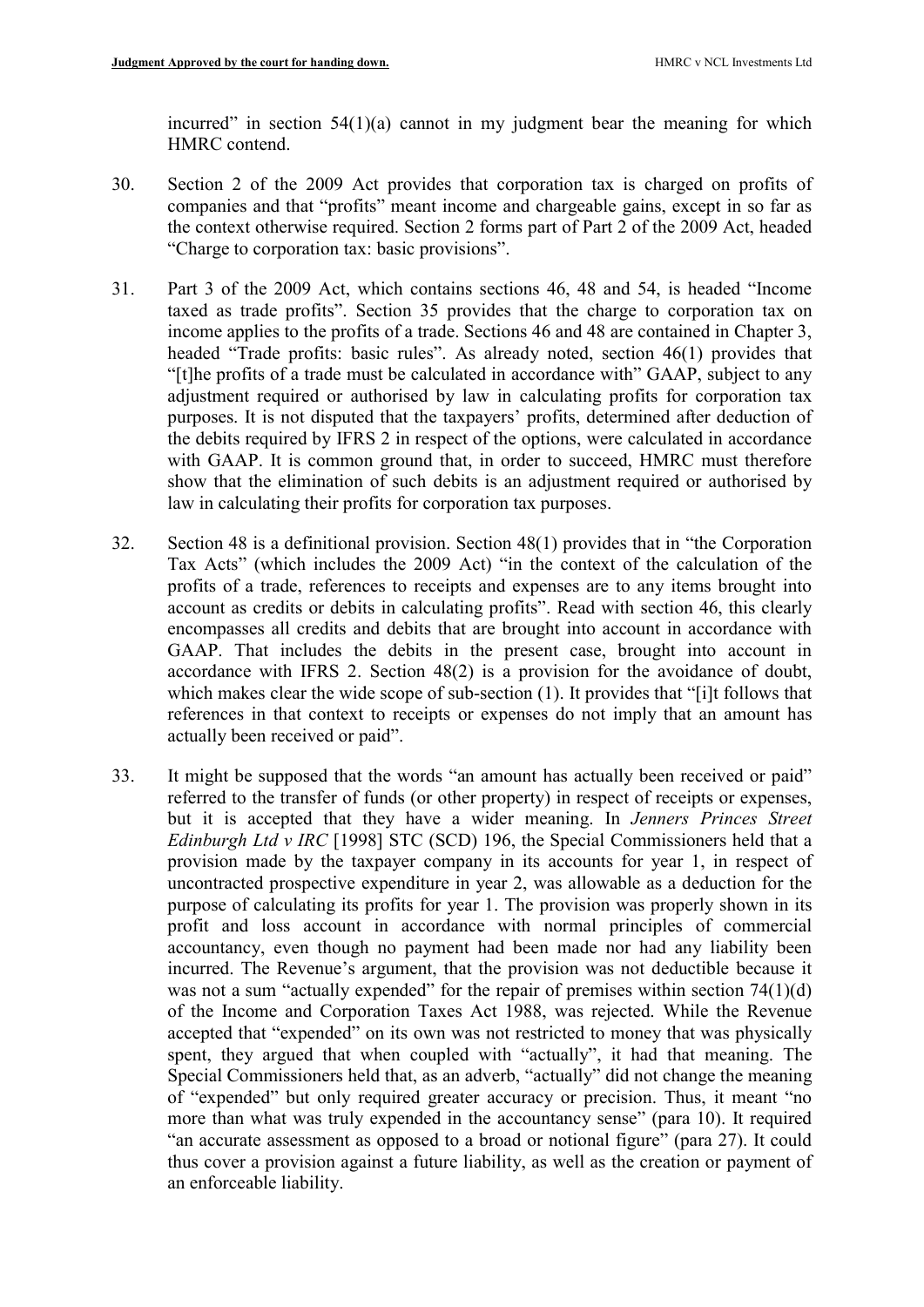- 34. By providing that references to expenses "do not imply that an amount has actually been…paid", section 48(2) is therefore not restricted to amounts that either had been physically paid or had been incurred as enforceable obligations or had been included in accounts as provisions against what was likely to be spent in future years.
- 35. Section 54(1)(a), referring "in calculating the profits of a trade" to "expenses", is a provision to which section 48 applies. The construction advanced by HMRC, that the use of the word "incurred" to qualify "expenses" means that the expenses must have been incurred as a matter of legal liability or be a prospective liability for which a provision should be made, is thus at odds with the definitional effect of section 48(1) and (2).
- 36. For that reason, it is not a permissible construction, unless HMRC can rely on section 48(3) which provides that section 48 is "subject to any express provision to the contrary".
- 37. HMRC seek to extract out of the use of the word "incurred" in section 54 a provision to the contrary. The difficulty for HMRC is that it would not so much be a provision to the contrary as a provision that denies the effect of section 48(1) and (2) not for a restricted class of case but in all cases. It will be remembered that HMRC's case is that there is a two-stage test for an expense, involving satisfaction of both GAAP (sections 46 and 48) and their interpretation of "incurred" in section 54. But, if a general effect is given to section 54, as HMRC contend, it robs the definitional effect of section 48 of its purpose.
- 38. This conclusion is consistent with the structure of the relevant provisions. Sections 46 and 48 appear in Chapter 3 dealing with the "basic rules" applicable to trading profits, whereas section 54 appears in Chapter 4 headed "Trade profits: rules restricting deductions". Chapter 4 deals with a miscellany of topics ranging from capital allowances and bad debts to car hire and patent royalties. HMRC's constructions amounts to a basic rule applicable to all "expenses". If that had been the intention, it would have been included in Chapter 3, not as a restriction in Chapter 4.
- 39. In my judgment, the UT was correct in its approach to sections 46 and 48 and to section 54. The combined effect of sections 46 and 48 is to define allowable expenses as those debits made in accordance with GAAP in calculating the profits of a trade. They do not require any further examination of whether such accounting debits were "expenses".
- 40. This is consistent with the position taken by the courts for many years, that the profits and losses of a trade are to be calculated in accordance with the principles of commercial accounting, or GAAP as they now generally called: see, by way of more recent example, Gallagher v Jones (Inspector of Taxes) [1994] Ch 107 (CA) and HMRC v William Grant and Sons Distillers Ltd [2007] UKHL 15, [2007] 1 WLR 1448. As Mr Ghosh himself submitted, that case law has been codified and appears as section 46 in the legislation relevant to the present case. If Parliament wished to add a further check on whether accounting debits and credits were to be treated as receipts and expenses for the purposes of corporation tax, it could do so, as it has in the provisions relating to loan relationships and derivative contracts (which, when enacted, appeared in the 2009 Act at Parts 5 and 7): see GDF Suez Teeside Ltd v HMRC [2018] EWCA Civ 2075, [2009] 1 All ER 528 and Union Castle.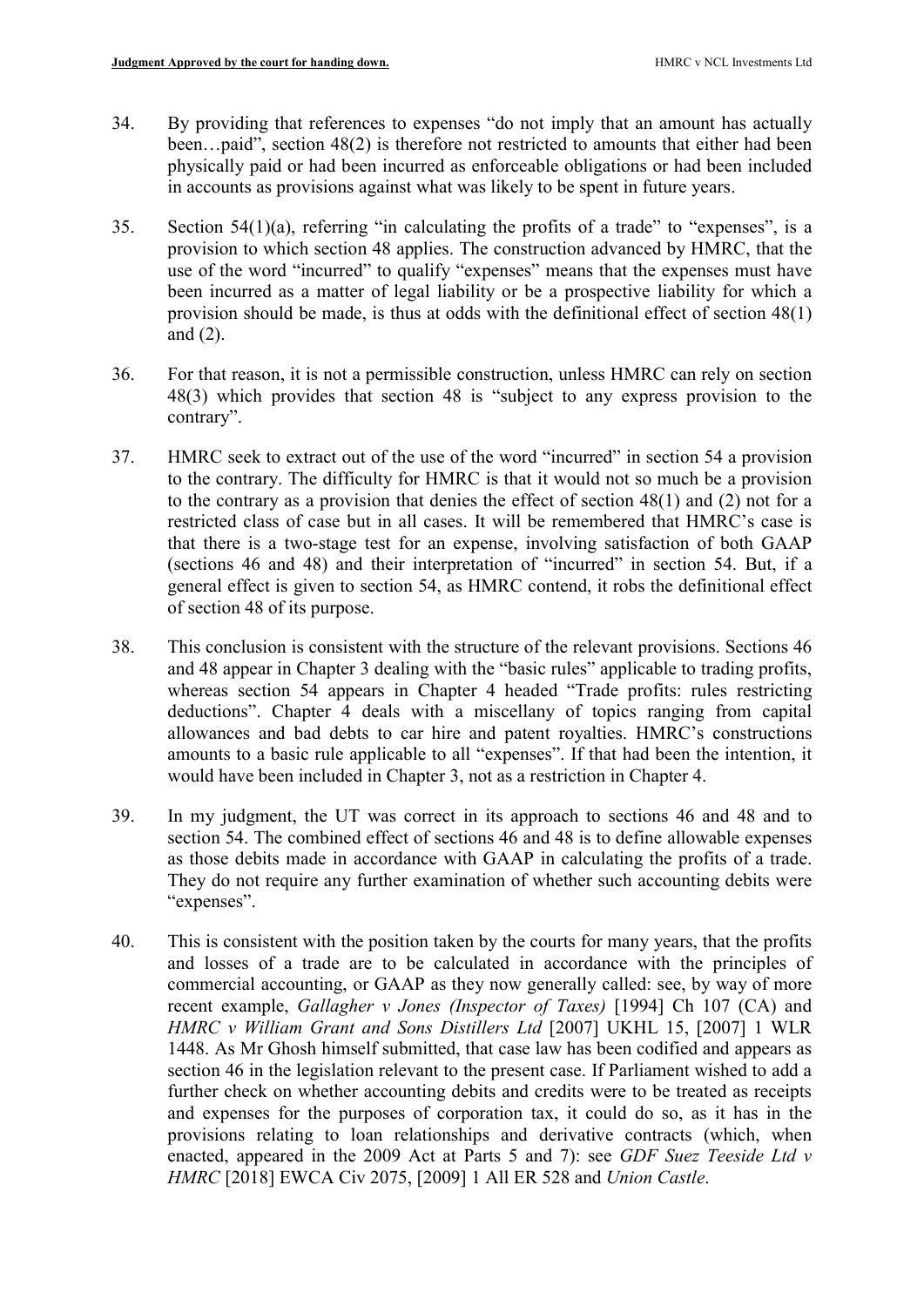- 41. Mr Ghosh relied before the UT and in his skeleton argument for this appeal on the majority decision of the House of Lords in Lowry, but he did not address it in his oral submissions. It concerned an issue of shares at par to employees at a time when their market value stood at a considerable premium to par. The company sought to treat the amount of the premium as a deductible expense in the calculation of its profits for tax purposes, as if it had expended that amount in the remuneration of its employees. The question, Viscount Caldecote LC said, was whether the company could be said "to have incurred a trading expense to the amount of the premium" (p.278). He concluded at p.282 that "the cost to the Company of earning its trading receipts was not increased by the issue of these shares at less than their full market value". Viscount Maugham agreed in the result but on the ground that an issue of shares was not a trading transaction, giving rise to either trading profits or losses. Lord Russell of Killowen based his decision on both grounds: see pp. 292 and 295. The other two members of the House dissented.
- 42. The provision in question in Lowry was rule 3(a) applicable to Cases I and II of Schedule D in the Income Tax Act 1918, which provided that, in computing the profits of a trade, no sum was to be deducted in respect of "any disbursements or expenses, not being money wholly and exclusively laid out or expended of the purposes of the trade". Similar language was used in successive legislation up to section 74(1)(a) of the Income and Corporation Taxes Act 1988, which was replaced by section 54(1)(a) of the 2009 Act as part of the Tax Re-write. Reference to earlier authority, such as Lowry, may be made only where there is ambiguity in the replacement provision. Like the UT, I do not think that, when read in context, there is ambiguity in section 54(1)(a). The language of section 54 is significantly different and it must be read in the context of sections 46 and 48.
- 43. The case on which Mr Ghosh did rely in his oral submission was the UT's decision in Ingenious. The constitution comprised Falk J and, as in the present case, Judge Herrington. It was a complex case, raising a number of legal and factual issues, including issues of expert evidence on the proper application of GAAP to the accounts of the taxpayer entities. It arose out of tax avoidance schemes linked to film production, whereby trading losses of 100 were purportedly generated for an outlay of 30 (to use the notional figures adopted by the UT).
- 44. The UT held that the taxpayers were not carrying on a trade in the years in question. This disposed of the appeals in favour of HMRC. The UT also examined in detail the issue whether, if the taxpayers were carrying on a trade, they were doing so with a view to profit, concluding that they were not doing so.
- 45. A number of other issues arose which, in view of the decision on the trading issue, it was unnecessary for the UT to decide but at [50] the UT said that they would set out their views "relatively briefly". Those issues included whether the taxpayers' accounts were properly prepared in accordance with GAAP, in particular by including 100, rather than 30, as an expense. Affirming the FTT, which had heard expert evidence on this point, the UT held that the accounts were not prepared in accordance with GAAP.
- 46. A further issue, relevant to the present case, was whether the taxpayers had "incurred" expenses of 100, or only 30, for the purposes of section  $54(1)(a)$ . At [433] the UT reiterated that they did not need to determine this issue and that they would therefore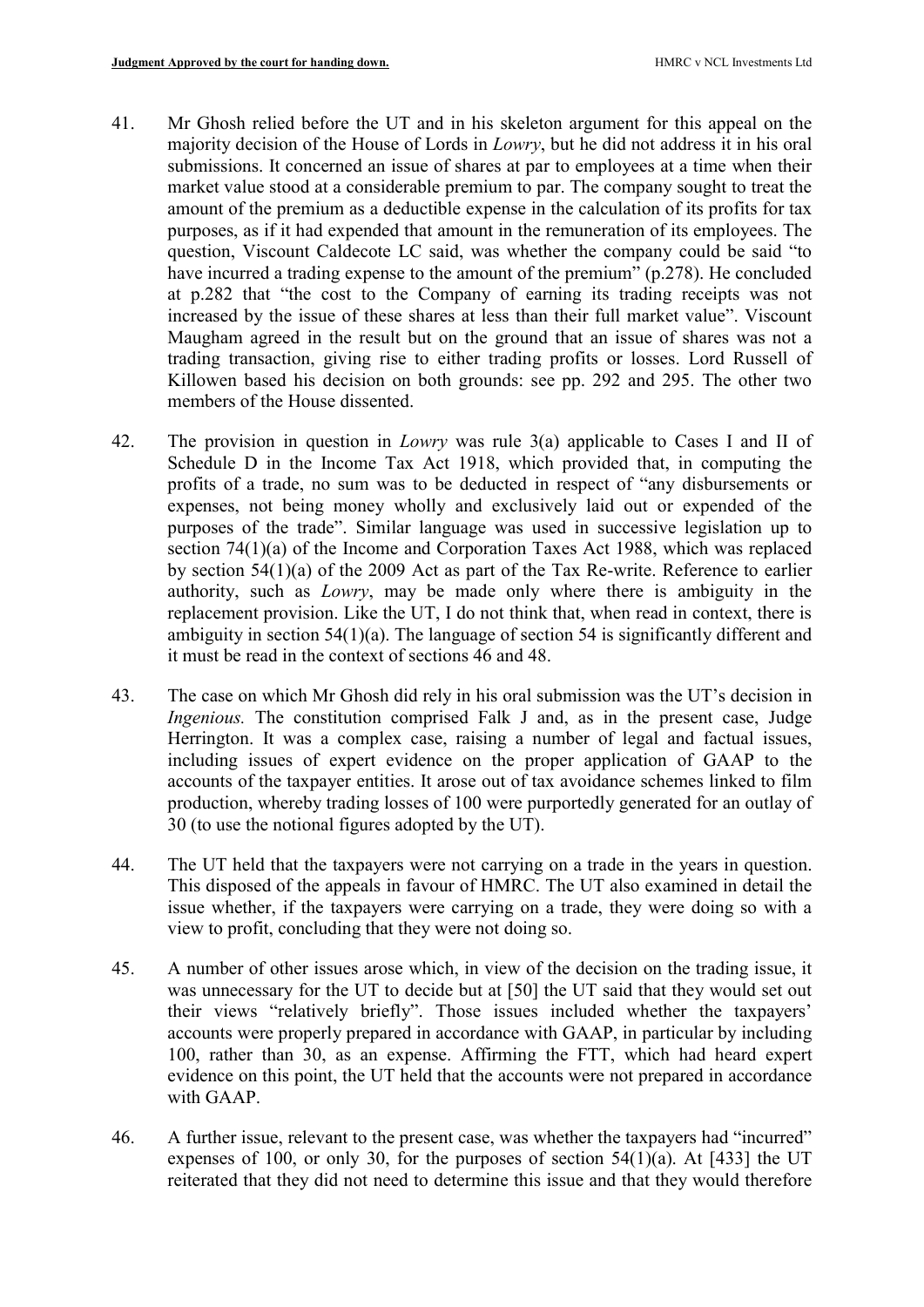deal with it briefly. Although 100 was provided for the production of films, the only economic burden suffered by the taxpayers was the outflow of 30. The remaining 70 was provided by non-recourse borrowing. The UT rejected the premise on which the taxpayers' submissions rested, that they were contractually bound to pay 100% of the production costs of the films. It was liable for and paid 30, but it was neither liable for nor in fact paid more than 30. The only "real expenditure…incurred by the LLPs" was 30. The authorities relied on related to capital allowances. The UT acknowledged that care was required in applying the principles in those cases to whether expenditure was deductible as a trading expense: see [448]. They nonetheless considered that the emphasis in Tower MCashback LLP v HMRC [2011] UKSC 19, [2011] 2 AC 457, on whether there was "real" expenditure was highly relevant.

47. The UT stated its conclusion at [457]:

"We agree with the FTT that in determining whether there was real expenditure, it is necessary to consider whether the LLPs bore the economic burden of that expenditure. That approach makes sense given the context of the statutory test, namely the determination of profit…In our view, bearing in mind what we have said about there being no requirement that there should be a legal commitment to make the expenditure in question, and that the focus should be on what expenditure the taxpayer actually laid out (the 'reality' of the expenditure), in our view the FTT correctly formulated the statutory question as being whether realistically the LLPs bore the economic burden of the liability in question. In this case, the LLPs clearly only bore an economic burden to the extent of 30."

48. The UT's analysis of section 54(1)(a) in *Ingenious* is at odds with the UT's analysis in the present case, which was published after the hearing but before release of the Decision in *Ingenious*. This was acknowledged in *Ingenious* at [449], where having summarised the analysis in the present case, the UT said:

> "This is an important point, but given our conclusions on the correct accounting treatment to be applied in this case, as we discuss below, the point makes no difference in this case. We have therefore considered the question of 'incurred' by reference to the submissions made to us, rather than simply by reference to the correct accounting principles to be applied."

49. I am not persuaded to apply the analysis of section  $54(1)(a)$  adopted by the UT in Ingenious to the present case. First, it was, as the UT itself explained, a briefly stated obiter view. Moreover, it was, as Mr Maugham QC for the taxpayers submitted to us, doubly obiter. Not only had the UT held that the taxpayers were not either trading or trading with a view to profit, they also affirmed the FTTs conclusion that the inclusion of 70 as expenses was contrary to GAAP. The basic requirement of section 46 was not satisfied. As the UT said in the passage just quoted, "given our conclusions on the correct accounting treatment to be applied in this case, as we discuss below, the point makes no difference in this case". Second, the view on section 54 was based on submissions drawing an imperfect analogy with authorities on capital allowances which have not been advanced before us. This appears to have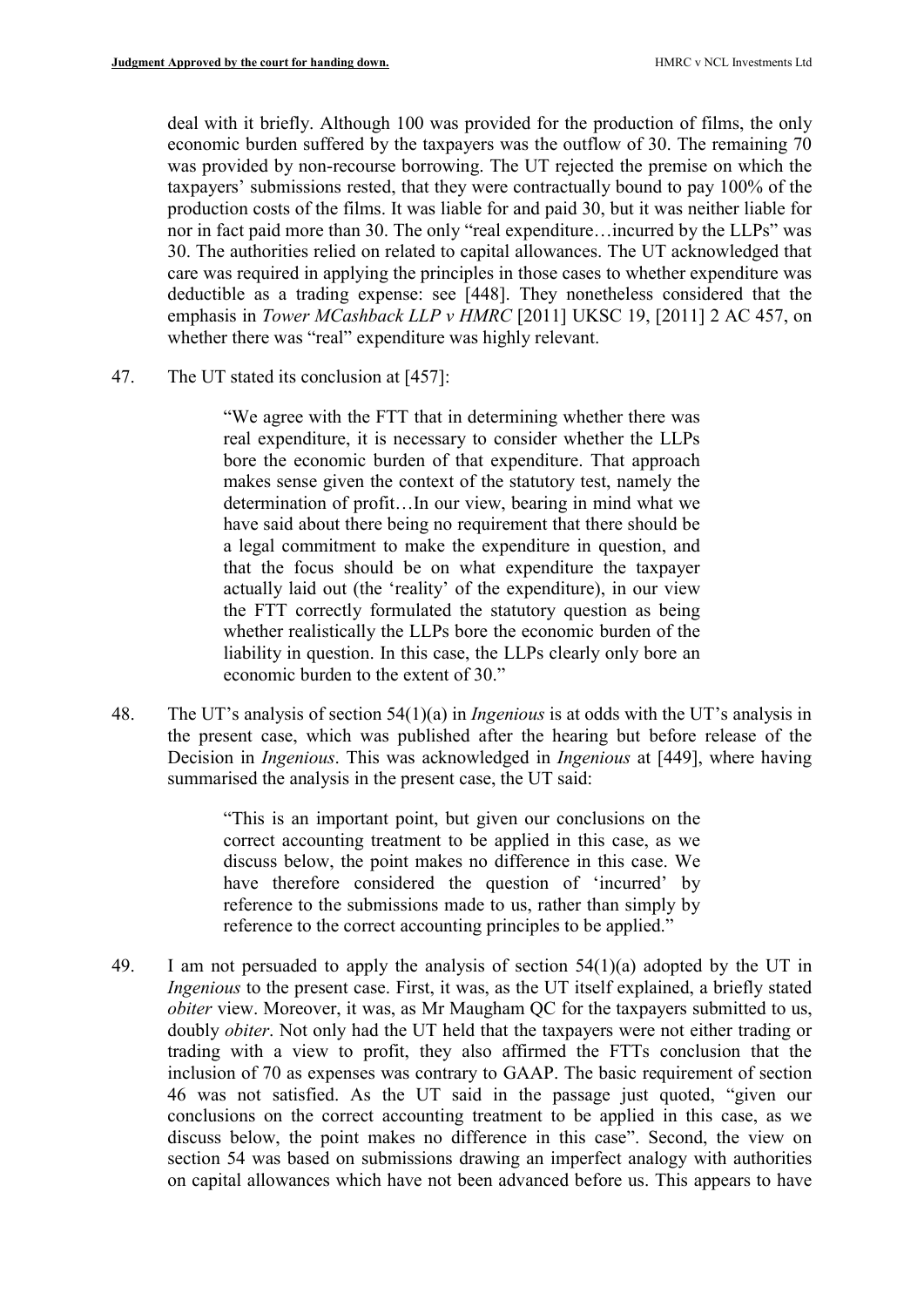led the UT to equate "expenses" in section 54 with "expenditure", without taking account of the effect of sections 46 and 48. Third, as they acknowledged, they were reaching their view based on the submissions made to them. Those submissions did not include the submissions made to the UT and to us in the present case.

50. I therefore conclude that the word "incurred" in section  $54(1)(a)$  does not have the effect for which HMRC contend and that it is sufficient that the debit in respect of the options was required by IFRS 2. The use of "incurred" does not impose any additional requirement.

## The "purpose" issue

- 51. The remaining issue arising under section 54(1)(a) is whether the debits in respect of the options were "wholly and exclusively for the purposes" of the taxpayers' trades.
- 52. HMRC submitted to the UT that, as the debits did not reflect any outflows from the taxpayers but were only accounting entries, they could not be characterised as being for the purposes of the trades. The UT rejected this submission, saying at [94] that it was "necessary to focus not purely on the accounting debit itself, but on the nature of the transaction which that debit records and look at the purpose of the transaction which that debit records". The debits recorded the effects of the grant of the options which formed part of the remuneration package of the employees. The purpose of the transaction, as found by the FTT, was to reward the employees, and thereby enable the taxpayers to make a profit, and the FTT was therefore fully entitled to find, as it did, that the options were granted wholly and exclusively for the purposes of the taxpayers' trades. Moreover, this was one of those obvious cases recognised by Lord Brightman in *Mallalieu v Drummond* [1983] 2 AC 861 which speaks for itself, in the absence of any other purpose not related to the taxpayers' trades.
- 53. HMRC submit that the UT erred in law in its approach to this issue. They emphasise that the accounting debits arose because of transactions to which the taxpayers were not parties, involving the grant of options by the EBT Trustee over shares in the holding company. The debits arose purely because of IFRS 2. The notion of purpose is subjective: see Mallalieu v Drummond. The taxpayers cannot have any purpose informing accounting debits arising from transactions to which they were not parties. Their only purpose in making the debits was to comply with IFRS 2.
- 54. I do not accept this submission. In one sense, it is true of all accounting entries, as Mr Maugham submitted, that they are made to comply with the requirements of GAAP. To identify the purpose of a debit in the context of section 54, it is necessary to look beyond this and investigate the underlying reason for the debit. As the FTT found, the debits in this case were required by IFRS 2 to reflect the consumption by the taxpayers of the services provided by the employees, who were in part remunerated by the grant of the options. The taxpayers consumed those services wholly and exclusively for the purposes of their trades, being the provision of their employees' services to other group companies at a profit. It follows that the purpose requirement of section 54(1)(a) was satisfied.
- 55. I reach this conclusion irrespective of whether the taxpayers were in fact paying for the grant of the options. However, the fact that the taxpayers were paying for the grant through the Recharge also shows, in my judgment, that the taxpayers had a purpose in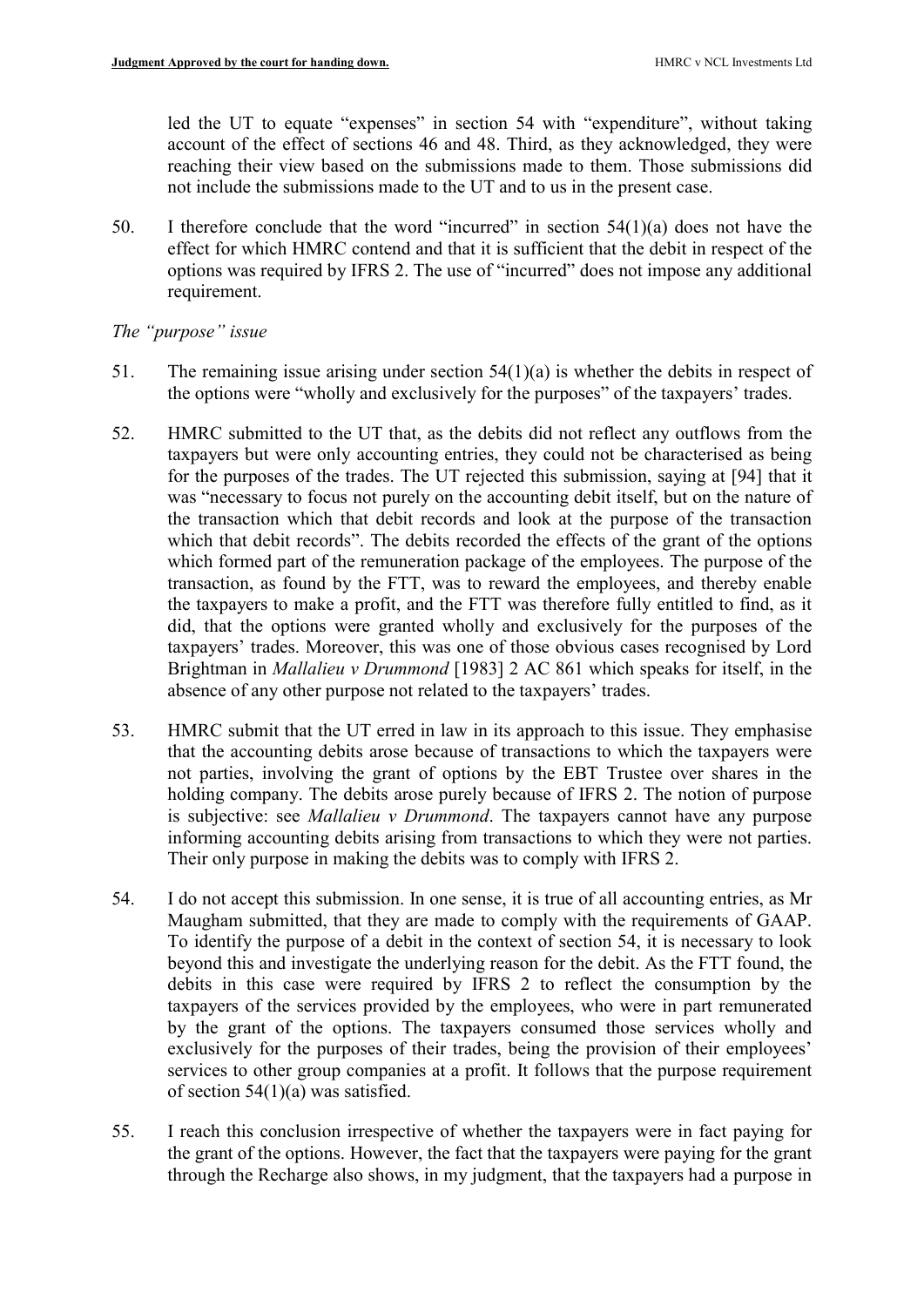making the debits which went beyond simply complying with GAAP and was directed solely at carrying on their trades.

## The "capital" issue

- 56. Section 53(1) of the 2009 Act provides: "In calculating the profits of a trade, no deduction is allowed for items of a capital nature". Where this section applies, it operates "as an adjustment required or authorised by law" to debits as shown in GAAP-compliant accounts, as provided by section 46(1).
- 57. HMRC submitted to the UT that the debits required by IFRS 2 were items of a capital nature, because the corresponding credits in the balance sheets represented capital contributions from the holding company. The UT rejected this submission, holding that, as with the "purpose" issue, it was necessary to look at the nature of the transactions that gave rise to the need to record the debits in the taxpayers' profit and loss accounts. As these were clearly revenue transactions, it followed that the debits did not represent items of a capital nature.
- 58. Mr Ghosh repeated these submissions before us, arguing that the accounting debits represented the consumption of the capital contributions treated as having been made by the holding company. The accounting evidence showed these to be capital items. Further, the remuneration came in the form of options giving rise to the capital contributions in the taxpayers' balance sheets. It was irrelevant that the grant of the options formed part of the employees' remuneration.
- 59. In my judgment, these submissions rest on a misreading of the FTT's findings as to the accountancy evidence. The debits were required to be made in the taxpayers' profit and loss accounts because they represented the consumption of services provided by the employees to the taxpayers for the purposes of their trades. The debit was fixed by reference to the fair value of the options as a surrogate measure for the fair value of those services. The analysis is much the same as applies in the determination of the purpose of the debits and leads to the conclusion that they represent revenue, not capital, items.

## Section 1290

- 60. Section 1290 appears in Part 20, Chapter 1, headed "Restriction of deductions", which contains provisions restricting the deduction of various categories of expenses in the computation of profits chargeable to corporation tax. Sections 1290-1297 deal with employee benefit contributions.
- 61. Section 1290(1)-(3) provides:

"(1)This section applies if, in calculating for corporation tax purposes the profits of a company ("the employer") of a period of account, a deduction would otherwise be allowable for the period in respect of employee benefit contributions made or to be made (but see subsection (4)).

(2) No deduction is allowed for the contributions for the period except so far as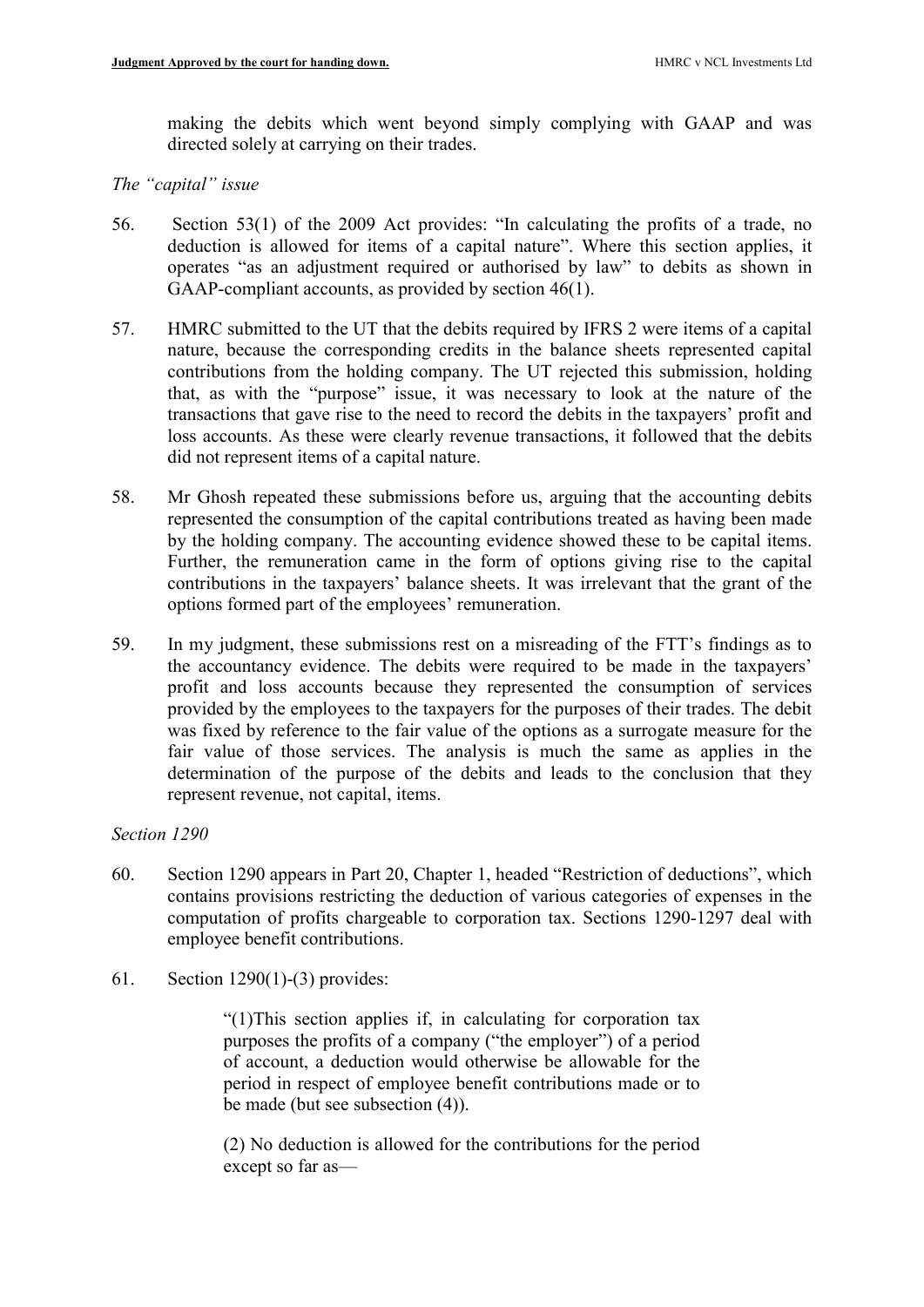(a) qualifying benefits are provided, or qualifying expenses are paid, out of the contributions during the period or within 9 months from the end of it, or

(b) if the making of the contributions is itself the provision of qualifying benefits, the contributions are made during the period or within 9 months from the end of it.

(3) An amount disallowed under subsection (2) is allowed as a deduction for a subsequent period of account so far as—

(a) qualifying benefits are provided out of the contributions before the end of the subsequent period, or

(b) if the making of the contributions is itself the provision of qualifying benefits, the contributions are made before the end of the subsequent period."

62. Section 1291 provides so far as relevant:

"(1) For the purposes of section 1290 an "employee benefit contribution" is made if, as a result of any act or omission—

(a) property is held, or may be used, under an employee benefit scheme, or

(b) there is an increase in the total value of property that is so held or may be so used (or a reduction in any liabilities under an employee benefit scheme).

(2) For this purpose "employee benefit scheme" means a trust, scheme or other arrangement for the benefit of persons who are, or include, present or former employees of the employer or persons linked with present or former employees of the employer."

- 63. "Qualifying benefits" are defined by section 1292 and it is common ground that the grant of share options to employees did not constitute the provision of qualifying benefits.
- 64. HMRC's submissions to the UT are summarised at [112] of the UT's Decision. They submitted, as they did to the FTT, that section 1290 applied in the present case, for two reasons. First, the grant of the options was an act under which property became subject to an arrangement, set out in the terms of the options, which was for the benefit of employees. The property comprised the shares in the holding company or the contractual rights granted under the options. Second, the share incentive schemes were "employee benefit schemes" as defined by section 1291(2). Until the options were exercised, the options (or the contractual rights under them or the shares to which they related) were property which was held, or which might be used, under an employee benefit scheme. They were part of an arrangement for the benefit of persons who included employees. For either reason, the grant of an option was an "employee benefit contribution" in respect of which deduction was deferred by section 1290.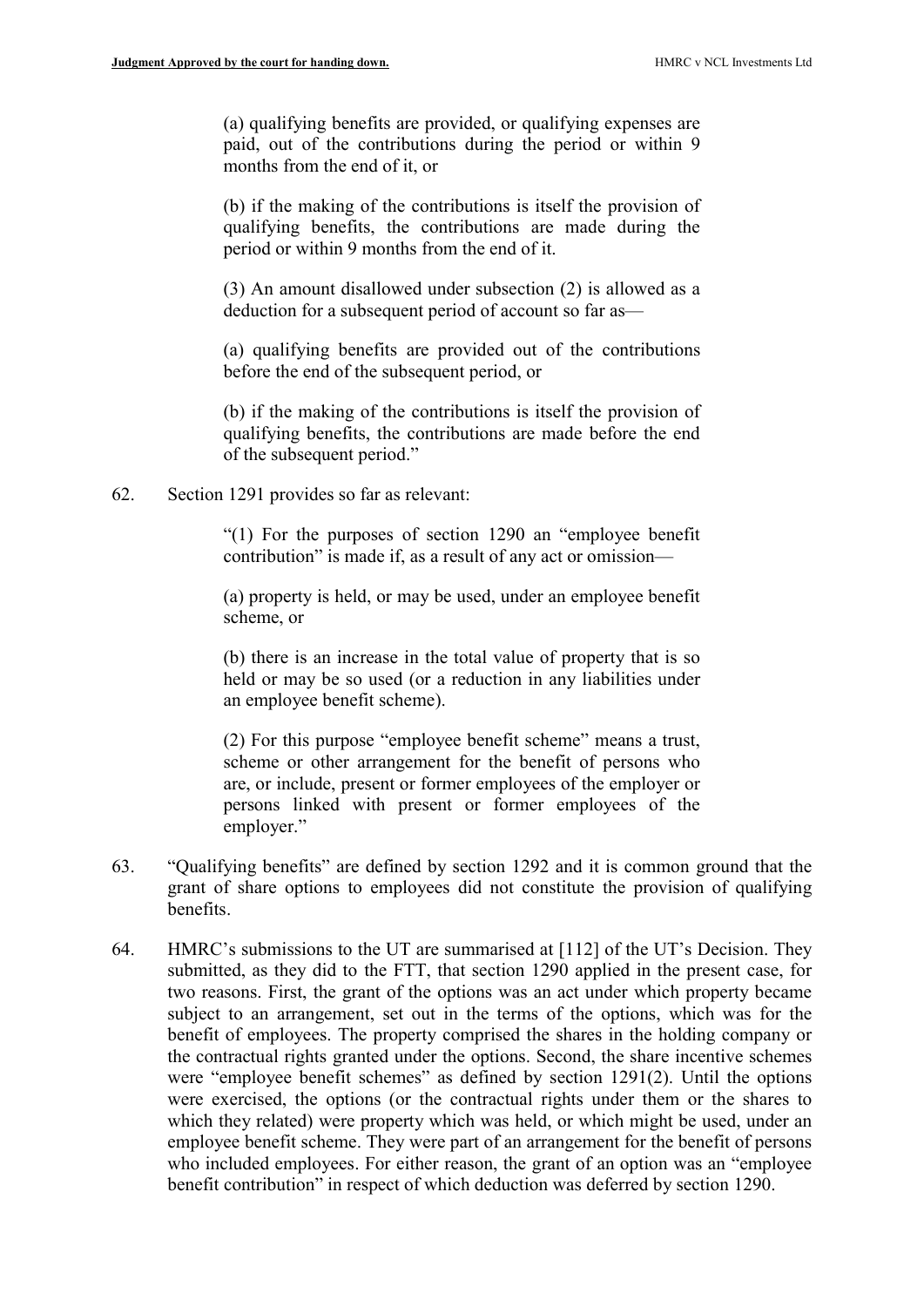- 65. The UT adopted the reasoning of the FTT in rejecting HMRC's case on section 1290. The FTT dealt with this issue at [92]-[102] of its Decision.
- 66. While the width of the terms used in section 1290 had given the FTT judge "much pause for thought", he concluded on balance that section 1290 did not apply to deny or defer the deduction of the debits in this case.
- 67. The FTT correctly noted that the debits arose in respect of the grant of share options and that the issue turned on whether the grant of share options amounted to an "employee benefit contribution" within the meaning of sections 1290-1291. Observing that section 1291 did not define an "employee benefit contribution" as such, the FTT judge again correctly noted that the contribution is the "act or omission" that leads to the results specified in section 1291(1). On that basis, the question was whether, as a result of the grant of the options, either limb of section 1291(1) was satisfied.
- 68. The FTT rejected the submission that the options themselves constituted "property" that was "held, or may be used, under an employee benefit scheme". Rather, they were contractual rights to acquire shares from the Trustee which, once granted, were held by the employees in their own names absolutely. Although granted in the context of (or, as I think it right to say, pursuant to) employee share schemes, they were not held by the grantees under the schemes.
- 69. Like the UT, I agree with this conclusion and reasoning, and Mr Ghosh did not challenge it before us.
- 70. The FTT then turned to the question whether section 1291 applied on the basis that shares in the holding company were held or acquired by the Trustee to satisfy options, if exercised.
- 71. It was common ground that the EBT was an "employee benefit scheme", as defined in section 1291(2), for the purposes of section 1291(1).
- 72. There were a number of grounds for the FTT's conclusion that section 1291 did not apply on this alternative basis.
- 73. First, the shares acquired by the Trustee to satisfy options were not held "under" the employee benefit scheme in the necessary sense, because the shares "were not acquired to confer a separate benefit on employees, but rather to enable the EBT Trustee to honour the contractual benefit that had already been provided in the form of the option": para [99].
- 74. Second, for the reasons the FTT judge explained at [100], he was not satisfied on the evidence that "as a result" of the grant of any particular option, the Trustee acquired any shares. HMRC did not seek to challenge this as a finding of fact but, at any rate before us, put their case on the basis that as a result of the grant of options shares in the holding company "may be used under an employee benefit scheme", the relevant use being the transfer of shares to grantees on the exercise by them of their options.
- 75. Third, at [101], the FTT took account of what it saw as the overall purpose of section 1290. Its purpose was not to deny a corporation tax deduction whenever a company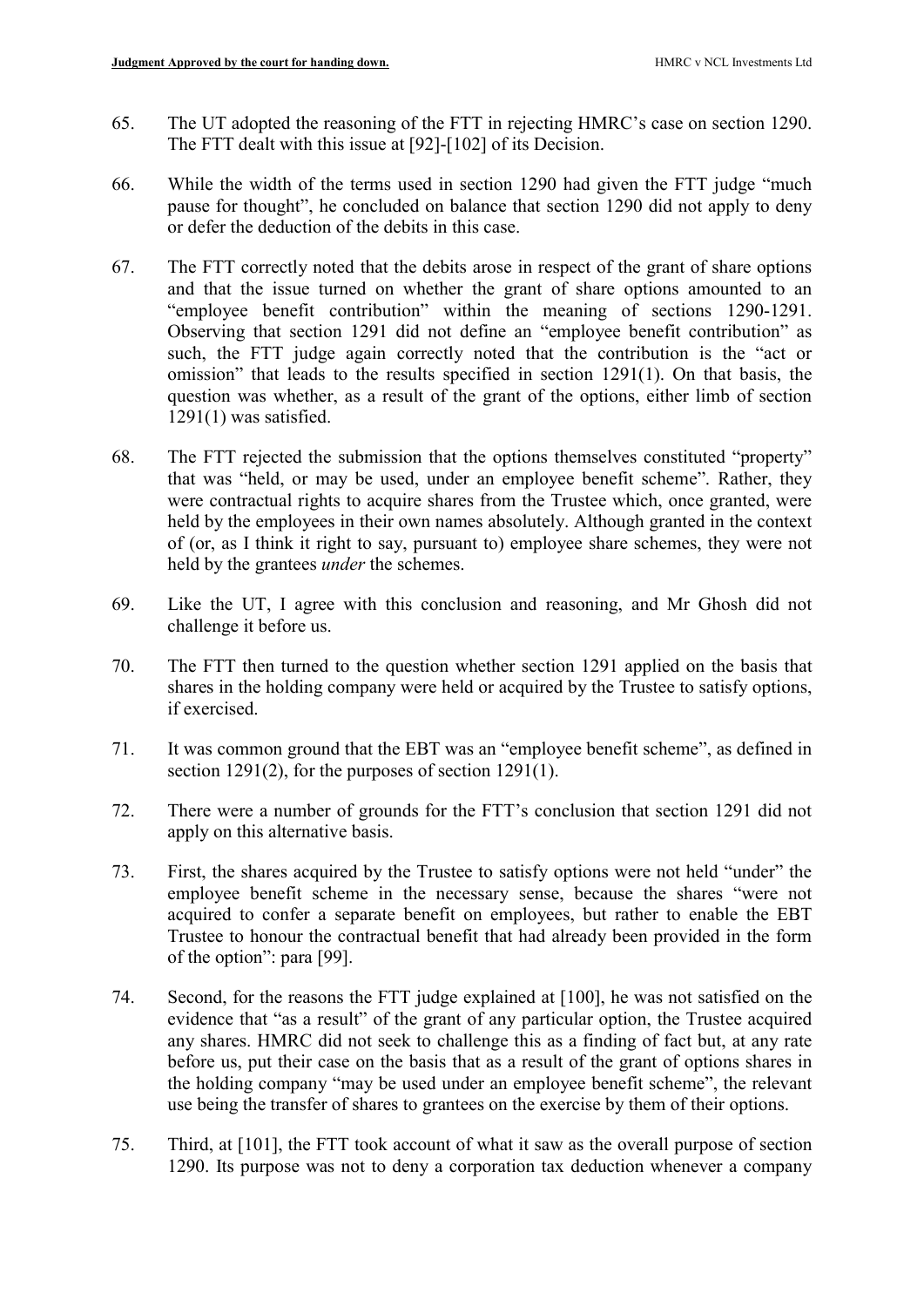makes outright payments to employees that are not subject to tax in the employees' hands. If it had been, it could have been expressed much more briefly. The FTT continued:

"Rather, s.1290 is concerned with situations in which an employer incurs expenses in putting property into an arrangement that can be expected (in due course) to result in employees receiving benefits but the corporation tax deduction is taken before employees are subjected to a tax liability on their benefit. That is emphasised by the fact that s.1290(2) permits a deduction to be given where qualifying benefits are provided "out of" employee benefit contributions (suggesting that an employee benefit contribution is something other than an outright transfer to employees). It is also emphasised by the fact that the definition of "employee benefit arrangement" envisages that there is some sort of intermediary arrangement standing between the provision of property by the employer and the receipt of benefits by the employee."

- 76. Mr Ghosh submitted before us that HMRC's case was simple. If and to the extent that options were exercised, the Trustee would use shares, which it already held or which it acquired specifically for the purpose, to fulfil its obligations to the option-holders. Those shares were property which "may be used" under the EBT, which was an employee benefit scheme. The shares to be delivered on exercise of the options were as much a benefit as the options themselves. Accordingly, the grant of options by the Trustee were "employee benefit contributions" within sections 1290-1291, with the result that no deduction was allowable in respect of the relevant debits in the taxpayers' profit and loss accounts.
- 77. A literal reading of section 1291(1) is capable of leading to the conclusion for which HMRC contends. In my judgment, however, such a reading ignores the context created by section 1290. The FTT was right to note that "employee benefit contributions" is not itself directly defined. Even if it were, the choice of words used for a defined term is not to be treated as wholly neutral but may properly influence its meaning: see Chartbrook Ltd v Persimmon Homes Ltd [2009] UKHL 38, [2009] 1 AC 1101 per Lord Hoffmann at [17]. "Employee benefit contributions" is not an empty vessel or algebraic symbol, dependent wholly on section 1291(1) for any meaning.
- 78. A contribution, resulting in property being held or used under an employee benefit scheme, suggests a payment or transfer from which benefits will be provided to employees. As the FTT said, this is expressly contemplated by section 1290(2)(a). In the present case, the benefit received by an employee was the option. It was the option that entitled the employee to acquire shares at a price that might be less than their market value. The acquisition of shares on exercise of the option was not the benefit received by the employee, but the fulfilment of an existing contractual entitlement.
- 79. For the reasons given above and by the FTT, I am satisfied that section 1290 does not apply to deny or defer allowance of the relevant debits in this case.

## Conclusion